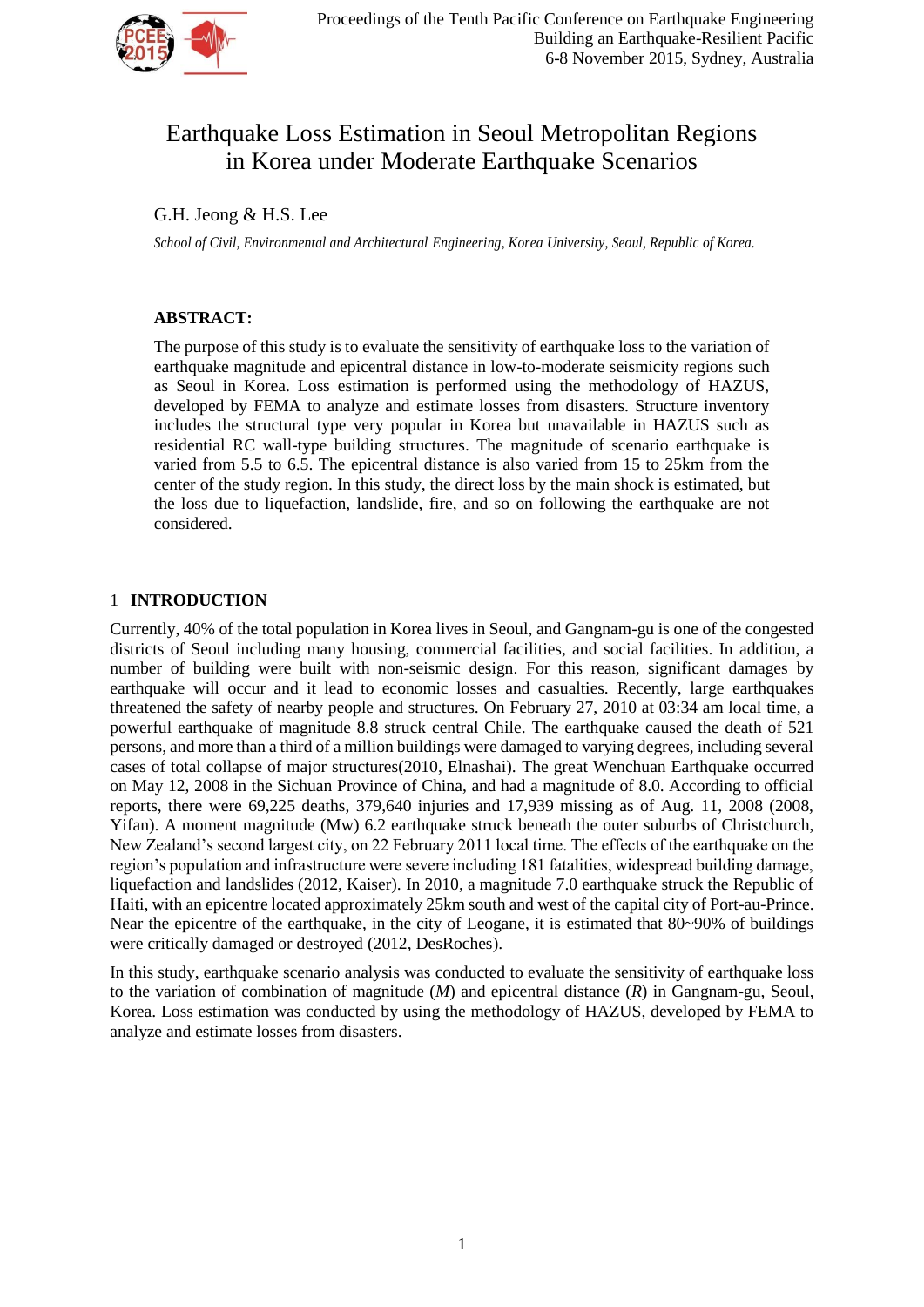#### 2 **SELECTING THE EARTHQUAKE SCENARIOS FOR DESIGN EARTHQUAKE IN KOREA**

## 2.1 **Response spectrum of design earthquake in Korea**

Recently, seismic design in KBC2009 is legislated following the design philosophy of American Society of Civil Engineers (ASCE) in U.S. For this reason design earthquake spectrum of KBC and ASCE are similar. Figure 1 compares the design spectrums. These are almost same, but the region of constant spectral displacement is not existed on KBC spectrum. Figure 2 shows design earthquake spectrum of KBC2009 for Seoul. The study region, Gangnam-gu almost has  $S<sub>D</sub>$  soil condition. Herein assumed whole the study regions soil types are *SD*.



#### 2.2 **Scenario earthquake and DE response spectrum**

Earthquake with magnitude larger than 6 and epicentral distance less than 10 km are associated with scenarios of vary low probability of occurrences in low-moderate seismicity (2012, Lumantarna). Earthquake scenarios are determined for combinations of the magnitude  $(5.0 \le M \le 6.5)$  and epicentral distance (15 km  $\leq$  *R*  $\leq$  45 km) based on the design earthquake (DE) in Korea in Korean Building Code 2009 (KBC 2009). To select the scenario earthquakes corresponding DE, response spectrums of scenario earthquakes are developed using attenuation relationship. Equation 1 is attenuation relationship developed by Jo and Baag (2003) in Korea.

$$
\ln A = C_0 + C_1 R + C_2 \ln R - \ln[\min(R, 100)] - \frac{1}{2} \ln[\max(R, 100)] \tag{1}
$$

where, A, R,  $M_w$  and C are acceleration (cm/sec<sup>2</sup>), epicentral distance (km), magnitude and coefficient. For scenario cases that  $M_w$  is changed 5.0 to 6.5 and epicentral distance changed 15 to 45km, scenario spectrums are developed by attenuation relations and compared with design earthquake in KBC 2009. Figure 3a, b, c and d show the comparing scenario earthquake spectrums with design spectrum of KBC2009. Figure 3a shows scenario spectrums with epicentral distance 15km. Mw 6.5 scenario of these is similar with the constant spectral velocity region of design earthquake spectrum. And  $M_w$  6.0 scenario of these is similar with spectral acceleration values at short period. Figure 3b shows scenario spectrums with epicentral distance 20km.  $M_w$  6.5 scenario of these is similar with design earthquake overall. In the scenario which epicentre is farther from study region than 20km, scenario earthquake spectrums are no corresponded with design earthquake in Korea depicted in Figure 3c and d. Table 1 shows a result of scenario earthquakes corresponding design earthquake in Korea.

|        | Twelv II Service eming sommission corresponding acordinate in residue<br>Magnitude, $M_w$ | Epicentral distance (km) |  |  |  |  |
|--------|-------------------------------------------------------------------------------------------|--------------------------|--|--|--|--|
| Case 1 | b.U                                                                                       |                          |  |  |  |  |
| Case 2 | 6.5                                                                                       |                          |  |  |  |  |
| Case 3 |                                                                                           | 20                       |  |  |  |  |

Table 1. Selected earthquake scenarios corresponding design earthquake in Korea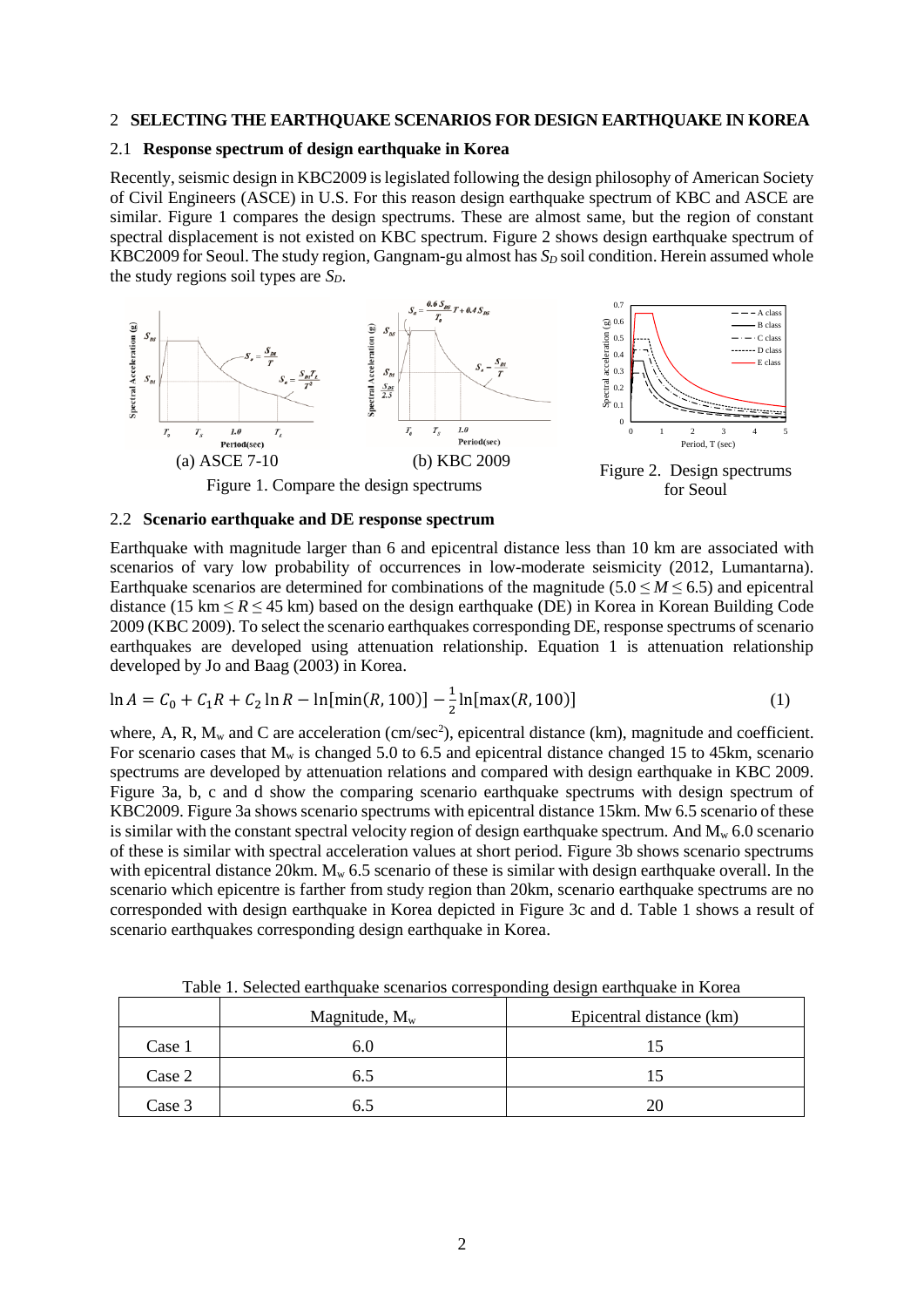

Figure 3. Comparing scenario earthquake spectrums with design spectrum of KBC2009

#### 3 **DAMAGE OF BULIDING STRUCTURES FOR SCENARIO EARTHQUAKES**

Hazus is developed by FEMA in U.S to estimate the losses by disaster with earthquake, flood and wind. Herein paper follows the loss estimation methodology of Hazus to estimate earthquake losses in Gangnam-gu, Seoul in Korea. Figure 4 shows flowchart of the earthquake loss estimation methodology of Hazus. According to this methodology, inundation, fire, debris, casualties, shelter and direct/indirect economic loss can be estimated. However, in this study, just direct loss of Gangnam-gu is estimated. Gangnam-gu is congested areas for social economy activity and housing. This area consists of 14 division areas, called 'Dong' units. Table 2 shows the name of division districts, and Table 3 and 4 show building inventories classified by building type and occupancy. In the building type classification, S1 is steel MRF, C1 is concrete MRF, C2 is concrete shear wall and C3 is concrete MRF with infilled wall. L, M and H are low, mid and high rise building. Thus, S1M means midrise steel MRF building. Occupancy is divided into residential, commercial, industrial, agriculture, religion/non-profit, government and education building. However, buildings for industrial and agriculture are not in Gangnam-gu. Very few steel buildings isin study regions and low rise concrete buildings are constructed in Gangnam-gu, depicted in Table 3. Table 4 shows that most structure is building for residence or commercial.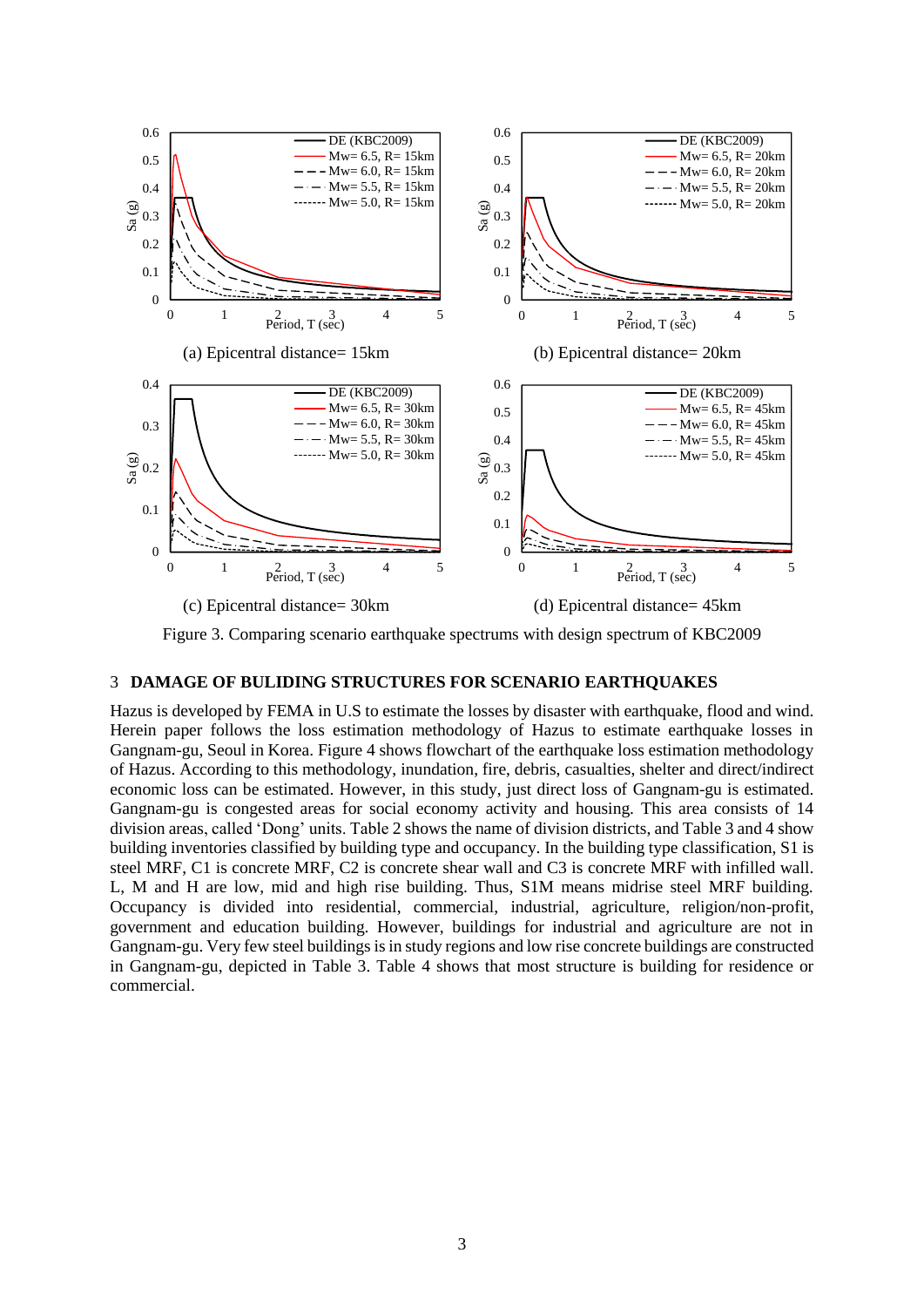

Figure 4. Flowchart of the earthquake loss estimation methodology.

| Table 2. Division of study region, Gangnam-gu |
|-----------------------------------------------|
|-----------------------------------------------|

| District No.                                 |                |                  | $\overline{2}$ |          | 3        | 5<br>4         |      |                | 6      |          | 7        |  |
|----------------------------------------------|----------------|------------------|----------------|----------|----------|----------------|------|----------------|--------|----------|----------|--|
| Name                                         | Apgujeong      |                  | Cheongdam      | Sinsa    |          | Nonhyeon       |      | Samseong       | Daechi |          | Yeoksam  |  |
| District No.                                 | 8              |                  | 9              | 10       |          | 11             |      | 12             | 13     |          | 14       |  |
| Name                                         | Dogok          |                  | Gaepo          | Irwon    |          | Suseo          |      | Jagok          | Segok  |          | Yulhyeon |  |
| Table 3. Building inventory by building type |                |                  |                |          |          |                |      |                |        |          |          |  |
|                                              | S1L            | S1M              | S1H            | C1L      | C1M      | C1H            | C2L  | C2M            | C2H    | C3L      | Total    |  |
| district 1                                   | $\Omega$       | $\Omega$         | $\Omega$       | 9        | $\Omega$ |                | 23   | $\overline{c}$ | 131    | 3        | 169      |  |
| district 2                                   | 12             | 4                | 0              | 293      | 34       | 10             | 427  | 70             | 78     | 370      | 1298     |  |
| district 3                                   | 6              | 3                |                | 762      | 41       | $\overline{2}$ | 591  | 2              | 7      | 310      | 1725     |  |
| district 4                                   |                | $\theta$         | $\theta$       | 682      | 152      | 9              | 1813 | 8              | 30     | 1061     | 3756     |  |
| district 5                                   | $\Omega$       | $\Omega$         | 3              | 426      | 188      | 3              | 932  | 4              | 112    | 235      | 1903     |  |
| district 6                                   | $\overline{2}$ | $\Omega$         | 0              | 501      | 103      | 47             | 893  | 5              | 184    | 335      | 2070     |  |
| district 7                                   | $\Omega$       | $\Omega$         |                | 808      | 303      | 168            | 1936 | $\Omega$       | 103    | 1007     | 4326     |  |
| district 8                                   | $\Omega$       |                  |                | 344      | 12       | 17             | 266  | $\overline{0}$ | 147    | $\Omega$ | 788      |  |
| district 9                                   | 1              | $\boldsymbol{0}$ | 0              | 236      | 2        | 2              | 872  | $\Omega$       | 521    | 214      | 1848     |  |
| district 10                                  | $\Omega$       | $\theta$         | $\Omega$       | 143      | $\Omega$ | $\Omega$       | 448  | $\Omega$       | 195    | 237      | 1023     |  |
| district 11                                  | $\Omega$       | $\Omega$         | $\Omega$       | 50       | $\Omega$ | 4              | 45   | $\Omega$       | 82     | $\Omega$ | 181      |  |
| district 12                                  | $\Omega$       | $\Omega$         | $\Omega$       | $\Omega$ | $\Omega$ | $\Omega$       | 206  | $\Omega$       | 76     | $\Omega$ | 282      |  |
| district 13                                  | $\Omega$       | $\Omega$         | $\Omega$       | 3        | $\Omega$ | $\theta$       | 224  | $\Omega$       | 82     | $\Omega$ | 309      |  |
| district 14                                  | $\overline{c}$ | $\overline{0}$   | $\overline{0}$ | 5        | $\Omega$ | $\theta$       | 175  | $\Omega$       | 32     | $\Omega$ | 214      |  |
| Total                                        | 24             | 8                | 6              | 4262     | 835      | 263            | 8851 | 91             | 1780   | 3772     | 19892    |  |

Table 4. Building inventory by general occupancy

|             | Residential | Commercial | Religion      | Government                  | Education      | Total |
|-------------|-------------|------------|---------------|-----------------------------|----------------|-------|
| district 1  | 153         | 5          |               |                             | 8              | 169   |
| district 2  | 749         | 532        | 7             | $\mathcal{D}_{\mathcal{L}}$ | 8              | 1298  |
| district 3  | 603         | 1110       | 8             |                             | 3              | 1725  |
| district 4  | 2745        | 1001       | 6             | 2                           | $\overline{c}$ | 3756  |
| district 5  | 1084        | 801        | 5             | 10                          | 3              | 1903  |
| district 6  | 1404        | 650        | 5             | 3                           | 8              | 2070  |
| district 7  | 2903        | 1391       | 10            | 9                           | 13             | 4326  |
| district 8  | 402         | 372        | 3             | $\mathcal{D}_{\mathcal{L}}$ | 9              | 788   |
| district 9  | 1591        | 233        | 4             | 8                           | 12             | 1848  |
| district 10 | 873         | 141        | 4             | 0                           | 5              | 1023  |
| district 11 | 120         | 47         | $\mathcal{L}$ |                             | 5              | 181   |
| district 12 | 280         | 0          | $\Omega$      |                             | $\mathfrak{D}$ | 282   |
| district 13 | 302         | 3          |               | 0                           | 3              | 309   |
| district 14 | 206         |            | $\Omega$      | $\mathbf{3}$                | $\Omega$       | 214   |
| Total       | 13415       | 6291       | 56            | 49                          | 81             | 19892 |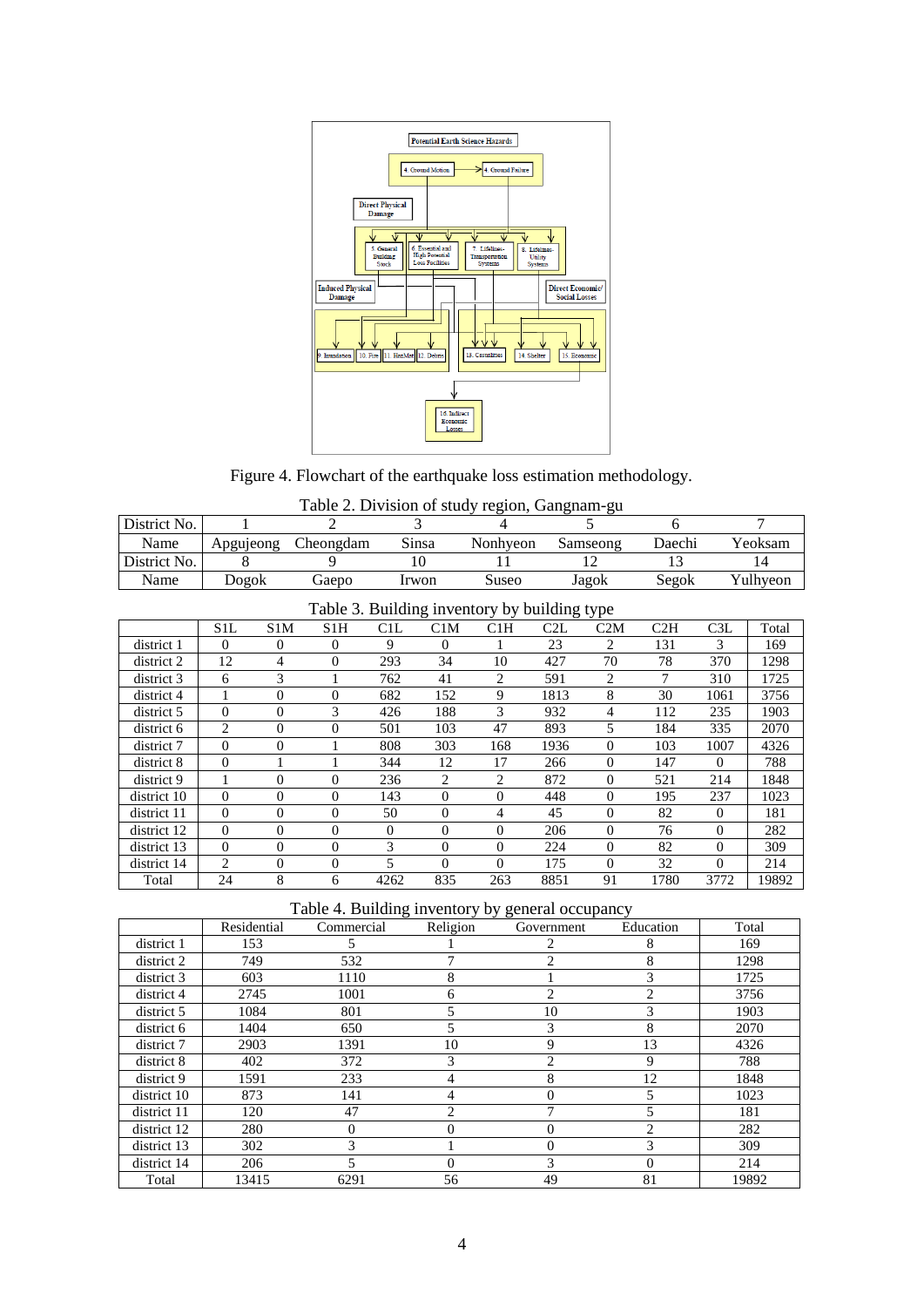Figure 5 shows building occupancy distribution of division districts. Twice of buildings are in Nonhyeon and Yeoksam than other districts.



Figure 5. Building occupancy distribution of each districts

# 3.1 **Definition of damage states**

Damage states are defined following definition of Hazus. Damage states consisted of 4 states, slight, moderate, extensive and complete damage. Generally, slight damage means that small cracks at corners of elements and minor deformations in connections occur, moderate damage means that large cracks at corners of elements occur and some steel members have yielded, Extensive damage means that most elements have exceeded their yield capacities and complete damage means that Structure has collapsed or is in imminent danger of collapse. In Hazus, collapse is defined some percentages of buildings reaching or exceeding complete damage state.

# 3.2 **Probability and building count of reaching damage states**

To calculate probability of reaching damage states, seismic performance assessment method of ATC 40 and fragility analysis are carried out. After scenario spectrums developed in previous chapter are changed into Acceleration-Displacement Response Spectrum (ADRS) format, performance point can be calculated using capacity curves of structures. Target spectral displacement and acceleration can be obtain by performance point, and probabilities corresponding target values are obtained. In this study, capacity curves and fragility curves given in Hazus is used, because structures in Korea and U.S are not much different. Figure 6 shows scenario spectrum ADRS format. The constant spectral acceleration region is defined by the short period spectral acceleration, obtained through attenuation relationships. The region of constant spectral velocity has the spectral acceleration proportional to 1/T and is attached to the spectral acceleration at a period of 1 second, obtained through attenuation relationships.  $T_{AV}$  is obtained as the intersection of the regions of constant spectral acceleration and constant spectral velocity. The constant spectral displacement region has spectral acceleration proportional to  $1/T<sup>2</sup>$  and it is attached to  $T_{VD}$ .  $T_{VD}$  can be calculated by equation 3.

$$
T_{VD} = 10^{\frac{M-5}{2}}
$$
 (3)



Figure 6. Standardized response spectrum shape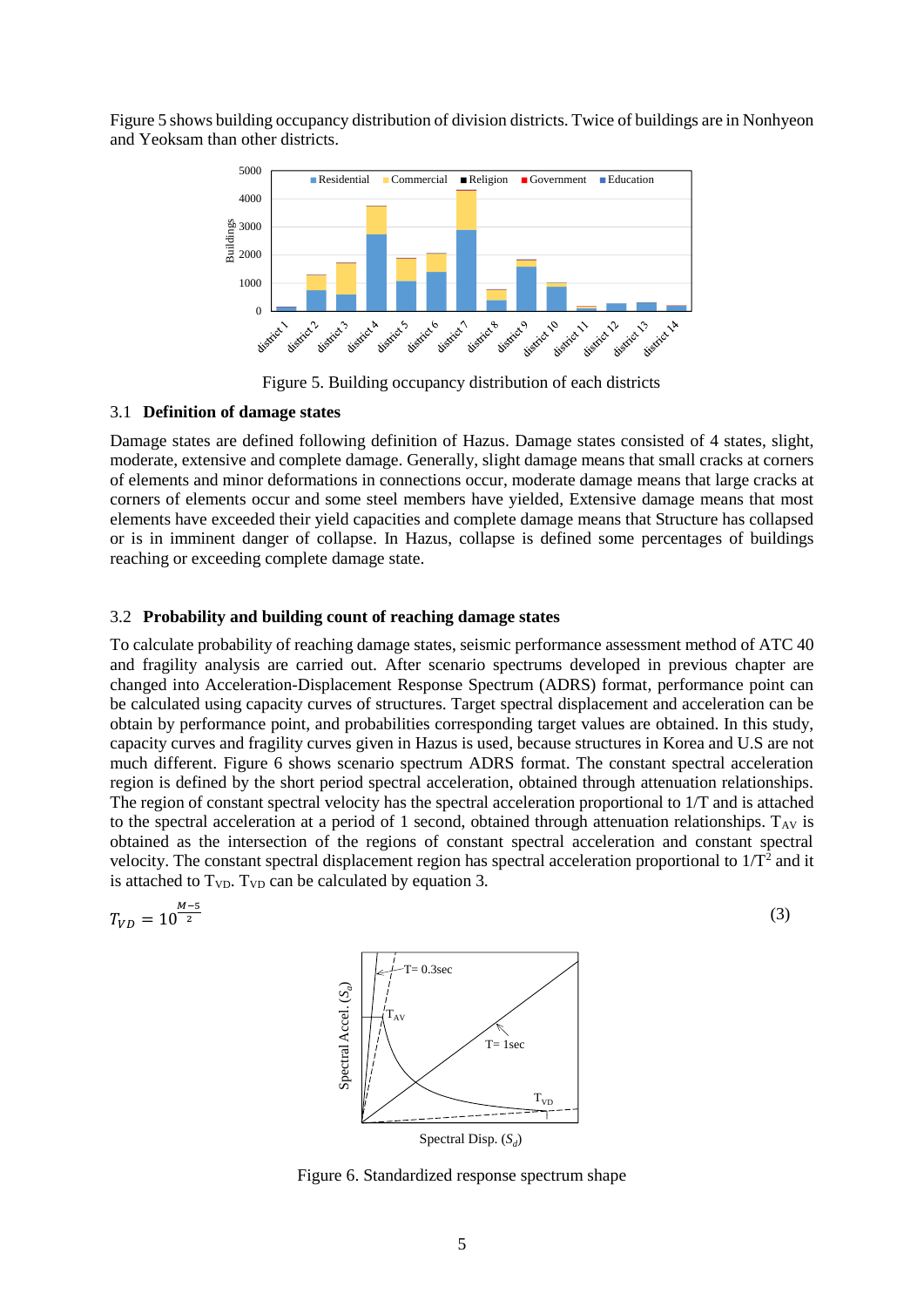Figure 7 shows Calculation the performance point. Standardized scenario spectrum is reduced by acceleration domain reduction factors,  $R_A$  and velocity domain reduction factor,  $R_V$ . Capacity curve intersects reduced response spectrum. The intersecting point is performance point. The reduction factors are based on effective damping,  $\beta_{\text{eff}}$ , as given in equations 4 and 5 below.

$$
R_A = 2.12/(3.21 - 0.68\ln(100B_{eff}))\tag{4}
$$

$$
R_V = 1.65/(2.31 - 0.41\ln(100B_{eff}))
$$
\n(5)

Effective damping,  $\beta_{\text{eff}}$  is also a function of the amplitude of response, as expressed in equation 6.

$$
B_H = \kappa \left(\frac{\text{Area}}{2\pi\,D\,A}\right) \tag{6}
$$

Figure 8 shows probabilities of reaching damage state obtained by performance point. Figure 9 shows damaged building counts of reaching damage state. Table 5 shows one example of probabilities of reaching damage states located in district 1. Figure 9a, b and c show damage count of low rise concrete buildings which have larger building count then the others. Figure 9d and e show the damage count of residential and commercial building. The second case scenario cause larger damage to building structures than the other scenarios. The third case scenario cause similar damage counts with the first case scenario.

1



87.2 Probability of exceedance Probability of exceedance 0.8 0.6 56.8  $Sd= 3.74$ in 0.4 Slight Moderate 0.2 ---- Extensive 16.3  $\cdot$  - Complete 3.2 0 0 5 10 15 20 25 Spectral Disp. (Sd, in)

Figure 7. Calculation the performance point Figure 8. Calculation the probability of reaching damage states (district 1.C2H  $M_w = 6.5$ . R=15km)

| Building |        | $M_w$ 6.0, Dist. 15 km |       |                             |        | $M_w$ 6.5, Dist. 15km |       |                             | $M_w$ 6.5, Dist. 20 km |                             |       |       |
|----------|--------|------------------------|-------|-----------------------------|--------|-----------------------|-------|-----------------------------|------------------------|-----------------------------|-------|-------|
| type     | Slight |                        |       | Moderate Extensive Complete | Slight |                       |       | Moderate Extensive Complete | Slight                 | Moderate Extensive Complete |       |       |
| C1L      | 0.190  | 0.321                  | 0.099 | 0.021                       | 0.129  | 0.379                 | 0.249 | 0.093                       | 0.175                  | 0.364                       | 0.150 | 0.039 |
| C1H      | 0.247  | 0.289                  | 0.081 | 0.018                       | 0.158  | 0.406                 | 0.267 | 0.113                       | 0.249                  | 0.352                       | 0.124 | 0.032 |
| C2L      | 0.228  | 0.277                  | 0.119 | 0.011                       | 0.179  | 0.339                 | 0.254 | 0.060                       | 0.223                  | 0.301                       | 0.148 | 0.017 |
| C2M      | 0.295  | 0.247                  | 0.029 | 0.008                       | 0.241  | 0.422                 | 0.132 | 0.044                       | 0.295                  | 0.320                       | 0.054 | 0.016 |
| C2H      | 0.327  | 0.183                  | 0.030 | 0.005                       | 0.303  | 0.405                 | 0.131 | 0.032                       | 0.354                  | 0.266                       | 0.055 | 0.010 |
| C3L      | 0.223  | 0.282                  | 0.173 | 0.023                       | 0.147  | 0.303                 | 0.305 | 0.130                       | 0.209                  | 0.301                       | 0.212 | 0.039 |

Table 5. Probabilities of reaching damage states located in district 1



(a) Concrete MRF (b) Concrete shear wall (c) Concrete MRF with infilled wall Figure 9. Damaged building counts of reaching damage state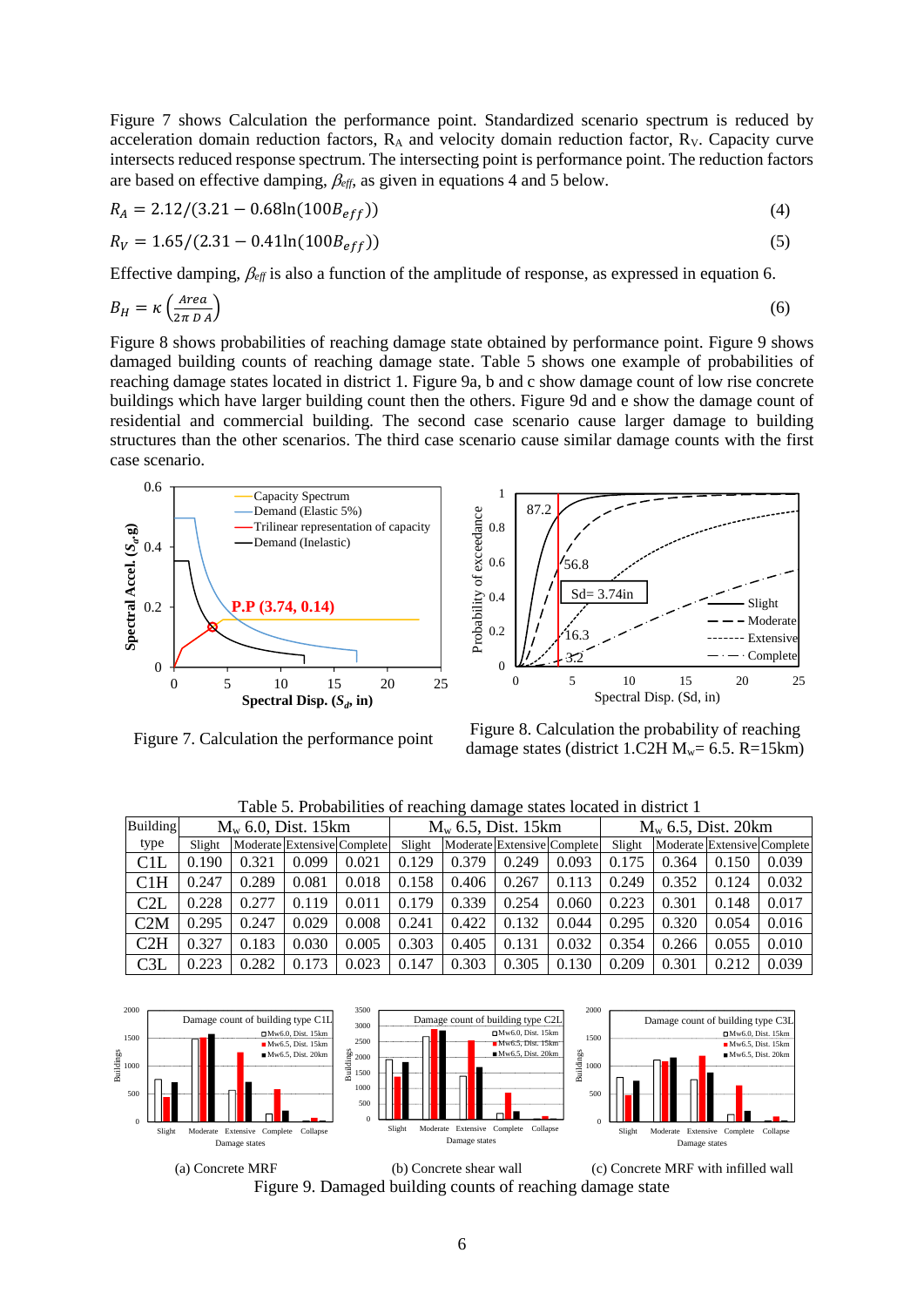

Figure 9. Damaged building counts of reaching damage state (continued)

## 4 **ESTIMATION DIRECT ECONOMIC LOSSES BY DAMAGES OF STRUCRES**

The results of damage estimates in the previous chapter are used in the estimation of the direct economic losses. Direct economic loss is represented by building replacement cost, repair cost ratios and probability of reaching damage states of model structures. The distribution of the structural building types will vary for each occupancy type building and district. Figure 10 shows a schematic representation. The green box represents on single district. The large circle represent the different occupancy type building, such as residential, commercial, and so on. And the small circles represent the different structural type buildings within an occupancy type building. Replacement costs are used the average of spot price of buildings in Gangnam-gu. Repair cost is expressed as equation 7 and 8 below.

$$
CS_{ds,i} = \sum_{i} BRC_i \times PMBTSTR_{ds,i} \times RCS_{ds,i}
$$
\n
$$
(7)
$$

$$
CS_i = \sum_{ds} CS_{ds,i} \tag{8}
$$

Where, *CSds,i* is cost of structural damage (repair and replacement costs) for damage state *ds* and occupancy I, *BRC<sup>i</sup>* is building replacement cost of occupancy *i*, *PMBTSTRds,i* is probability of occupancy *i* being in structural damage state *ds* and *RCSds,i* is structural repair and replacement ratio for occupancy *i* in damage state *ds*. Table 6 shows fractions of the total replacement cost of buildings located in district 1 in the first case scenario. In Table 6, RES3 (B $\sim$ F) means multi family dwelling with 3 $\sim$ 50 units, COM1 means store for retail trade, COM2 means warehouse, COM4 office for professional or technical service, REL1 means church or building for non-profit, GOV1 is office for general service, GOV2 is emergency response service such as police, fire station and EOC, and EDU1 is grade schools.



Figure 10. Schematic representation of the distribution of structural and occupancy type buildings in a district

Figure 11 shows the direct economic loss occurred in the whole study region. Damages of high rise concrete shear wall buildings caused the largest loss occurred, depicted in Figure 13a. Most of the C2H type buildings are high rise RC residential building. This type of building has almost 10 percentages of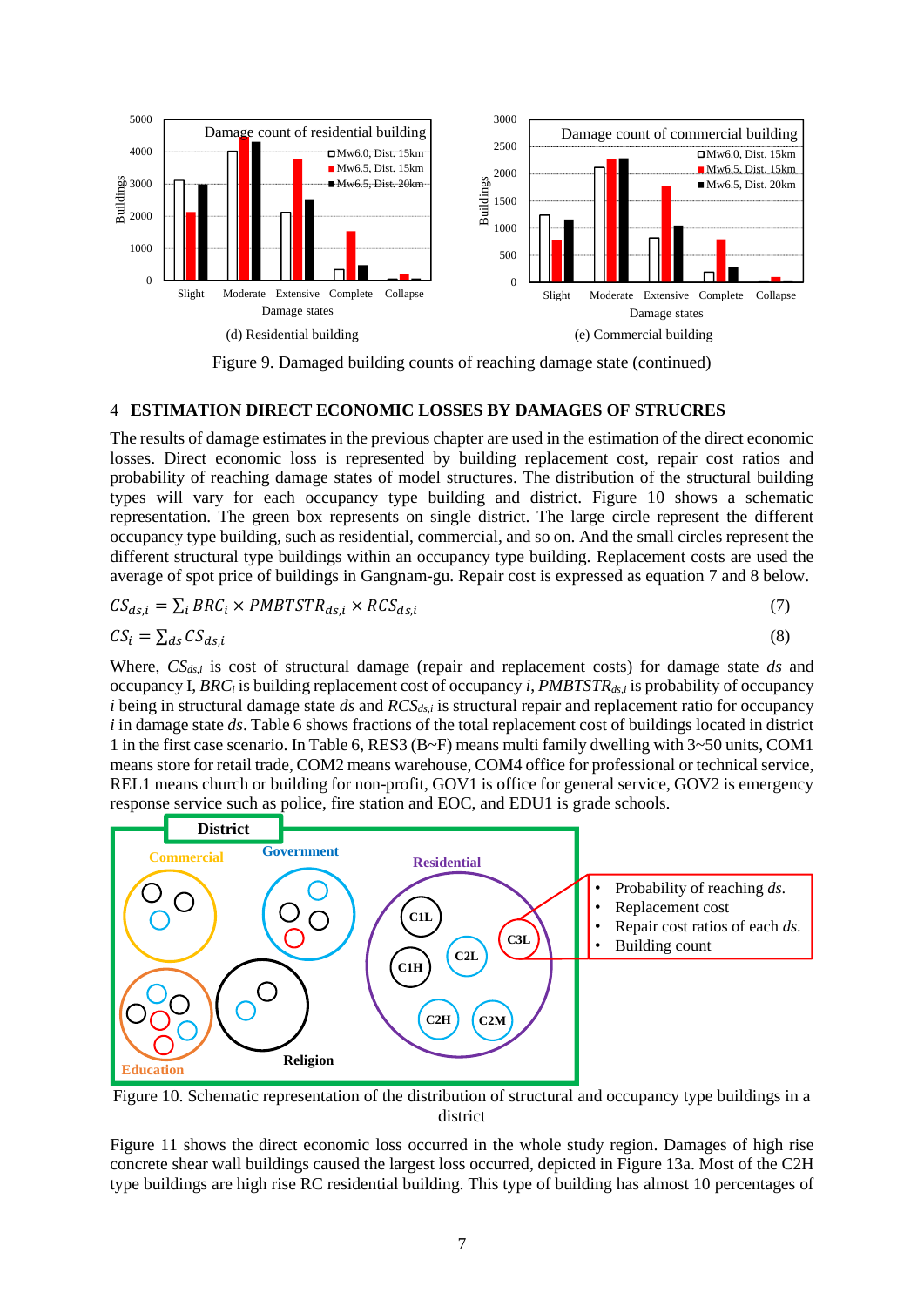the whole buildings in study region and has the highest denomination in Gangnam-gu. In this reason, occurring large economic loss from damage of C2L is reasonable. Figure 13b shows economic loss as a building occupancy. Two third parts of entire economic loss occurred from damage of residential buildings and one third parts of economic loss occurred from damage of commercial buildings. In the first case scenario, direct economic loss in Gangnam-gu is 2.97 billion U.S. \$. In the second case scenario, direct economic loss in Gangnam-gu is 6.83 billion U.S. \$. In the third case scenario, direct economic loss in Gangnam-gu is estimated about 3.55 billion U.S. \$.

| Building | Occupancies |                    |        |       |                  |                  |                  |                   |                  |                  |        |
|----------|-------------|--------------------|--------|-------|------------------|------------------|------------------|-------------------|------------------|------------------|--------|
| type     | RES3B       | RES <sub>3</sub> C | RES3D  | RES3F | COM <sub>1</sub> | COM <sub>2</sub> | COM <sub>4</sub> | REL1              | GOV <sub>1</sub> | GOV <sub>2</sub> | EDU1   |
| C1L      |             |                    |        |       | 0.0312           | 0.0685           | 0.0204           | 0.0209            | 0.0190           | 0.0162           | 0.0404 |
| C1M      |             |                    |        |       |                  |                  |                  | $\theta$          |                  |                  |        |
| C1H      |             |                    |        |       |                  | 0.0297           | $\Omega$         | 0                 |                  |                  |        |
| C2L      |             | 0.242              |        |       |                  |                  | 0                | 0                 |                  |                  | 0.1171 |
| C2M      |             |                    | 0.0150 |       |                  |                  | $\Omega$         | 0                 |                  |                  |        |
| C2H      |             |                    |        | 0.829 |                  | 0                | 0                | $\mathbf{\Omega}$ |                  |                  |        |
| C3L      | 0.0595      |                    |        |       |                  | 0                | 0                | 0                 |                  |                  |        |
| Total    | 0.0595      | 0.2424             | 0.0150 | 0.829 | 0.0312           | 0.0981           | 0.0204           | 0.0209            | 0.0190           | 0.0162           | 0.1575 |

Table 6. fractions of the total replacement cost of buildings located in district 1



Figure 11. Direct economic losses for (a) building type and (b) occupancy classification

## 5 **CONCLUSIONS**

The results of earthquake loss estimation in Seoul metropolitan regions are as follow.

Scenario earthquakes corresponding design earthquake in Korea have 3 cases. First, scenario is  $M_w$  6.5 and epicentral distance 15km earthquake Second scenario is  $M_w$  6.0 and epicentral distance 15km earthquake. Last scenario is  $M_w$  6.5 and epicentral distance 20km earthquake. Last scenario is most similar with design earthquake in Korea than the other scenarios.

Large damage count is occurred from damage of the building types which are low rise concrete building with MRF, shear wall or MRF with infilled wall.

In the results of economic loss estimation, the largest loss is occurred from damages of high rise concrete shear wall buildings. About 1650 million U.S.D. loss are occurred from damages of C2H buildings by the third case scenario. This loss is 47% of total economic loss, 3550 million U.S.D.

## ACKNOWLEDGMENTS

The research presented herein was supported by the Natural Hazard Mitigation Research Group, Ministry of Public Safety and Security of Korea, through the contract No. MPSS-NH-2013-70. The authors are grateful for this support.